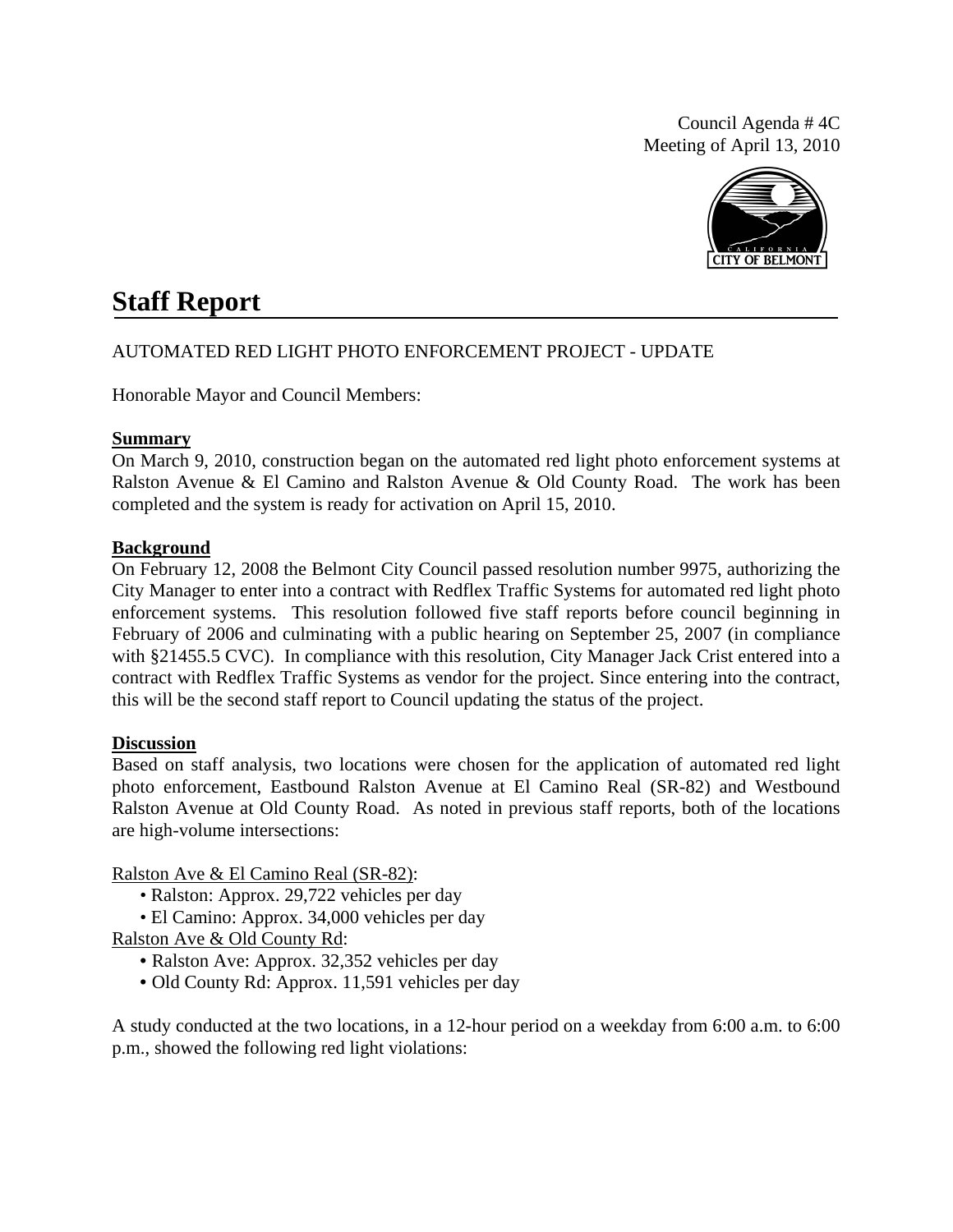Council –Red Light Photo Update April 13, 2010 Page 2 of 3

E/B Ralston Ave at El Camino Real (SR-82)

- 2 Left Turn Violations
- 10 Straight Through Violations
- 16 Right Turn Violations
- W/B Ralston Ave at Old County Rd:
	- 11 Straight Through Violations
	- 67 Right Turn Violations

Both intersections are difficult to enforce through conventional means, due to their configuration and layout. There are no locations where an officer can monitor the intersections in a car and limited locations where enforcement can be carried out by a motor officer. Utilization of automated red light photo enforcement at these locations allows for re-deployment of limited traffic enforcement resources to other areas.

The traffic signals at both intersections are maintained by the California Department of Transportation (Caltrans) and as a result, staff and the vendor began extensive work with Caltrans which culminated in the issuance of an encroachment permit by Caltrans on October 9, 2009 clearing the way for work to proceed. After further staff work, construction of the systems began on March 9, 2010.

The systems will be activated on April 15, 2010. This will commence a minimum 30-day warning period, where only written warnings will be issued and no citations will be issued (in compliance with §21455.5(b) CVC). As noted in previous staff reports, the decision to issue a citation will be made by Police Department staff as would be done in the case of a conventional citation (in compliance with  $\S21455.5(c)$ (F) CVC).

As noted above, maintenance of the traffic signals will be done by Caltrans, which includes maintaining the minimum yellow light change interval in accordance with the Traffic Manual of the Department of Transportation (in compliance with **§**21455**.**7 CVC).

In California, drivers are permitted to make a right turn on a red light, after stopping as required (except when a sign is in place prohibiting a turn). Vehicles making a right turn on red are hazardous to both pedestrians and bicyclists. Pedestrians and bicyclists are involved in approximately 22% of all right turn on red collisions and 93% of those collisions resulted in injury (National Highway Traffic Safety Administration data). The San Mateo County Comprehensive Bicycle Route Plan lists Ralston Ave, Old County Road and El Camino as main bicycle routes. The proximity of both intersections to the Caltrain Station, SamTrans bus stops as well as several restaurants and shops adds to a high pedestrian and bicycle volume. As a result, right turn on red violations will be enforced as part of this program.

# **General Plan/Vision Statement**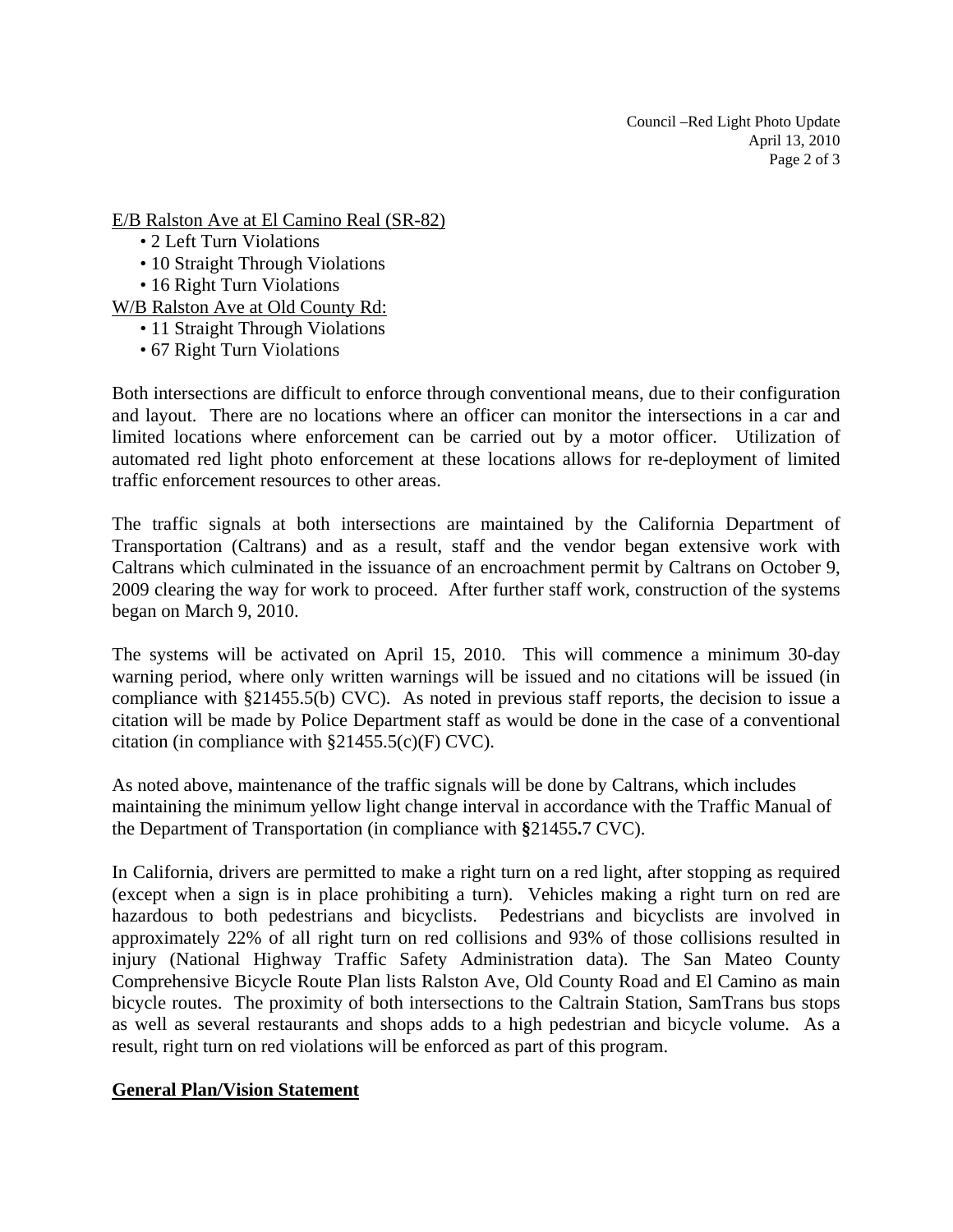Establishment of an Automated Red Light Photo Enforcement Program furthers the Belmont Vision Statement, adopted October 2003 as outlined below:

# **Key Value - Easy Mobility**

- We put a priority on getting out of, into, and through town efficiently.
- Bicyclists, walkers, and other non-drivers get where they're going easily and safely.
- We require safe residential streets and smooth-flowing thoroughfares.

### **Fiscal Impact**

The contract with Redflex Traffic Systems calls for a monthly fee of \$11,740 (\$5,870 per approach). This fee covers costs relating to maintenance of equipment and processing of violation data for review by Police Department staff. Fines collected will be used for the monthly fee and to cover department overhead relating to the system. Any excess funds will be applied to Police Department traffic education and enforcement efforts.

### **Public Contact**

Posting on the City Council Agenda. This project was initially presented at the February 14, 2006, with follow-up presentations at the June 27, 2006, July 25, 2006, December 12, 2006, April 10, 2007, September 25, 2007, February 12, 2008 and May 27, 2008 City Council Meetings, where it was also posted on the City Council agendas. Those meetings were also televised on Channel 27. Since January, 2006, references to Belmont's efforts in this area have been noted in numerous articles on the subject in area newspapers.

#### **Recommendation**

This report is an informational update to the Council and no action is required. Further updates will be provided to the Council as the project moves forward.

**\_\_\_\_\_\_\_\_\_\_\_\_\_\_\_\_\_\_\_\_ \_\_\_\_\_\_\_\_\_\_\_\_\_\_\_\_\_\_\_\_\_** 

#### **Alternatives**

- 1. Provide other direction to staff.
- 2. Take no action.

# **Attachments:**

None.

Respectfully submitted,

Patrick Halleran Donald Mattei

Police Lieutenant **Acting City Manager** 

Staff Contact: Patrick Halleran, Lieutenant